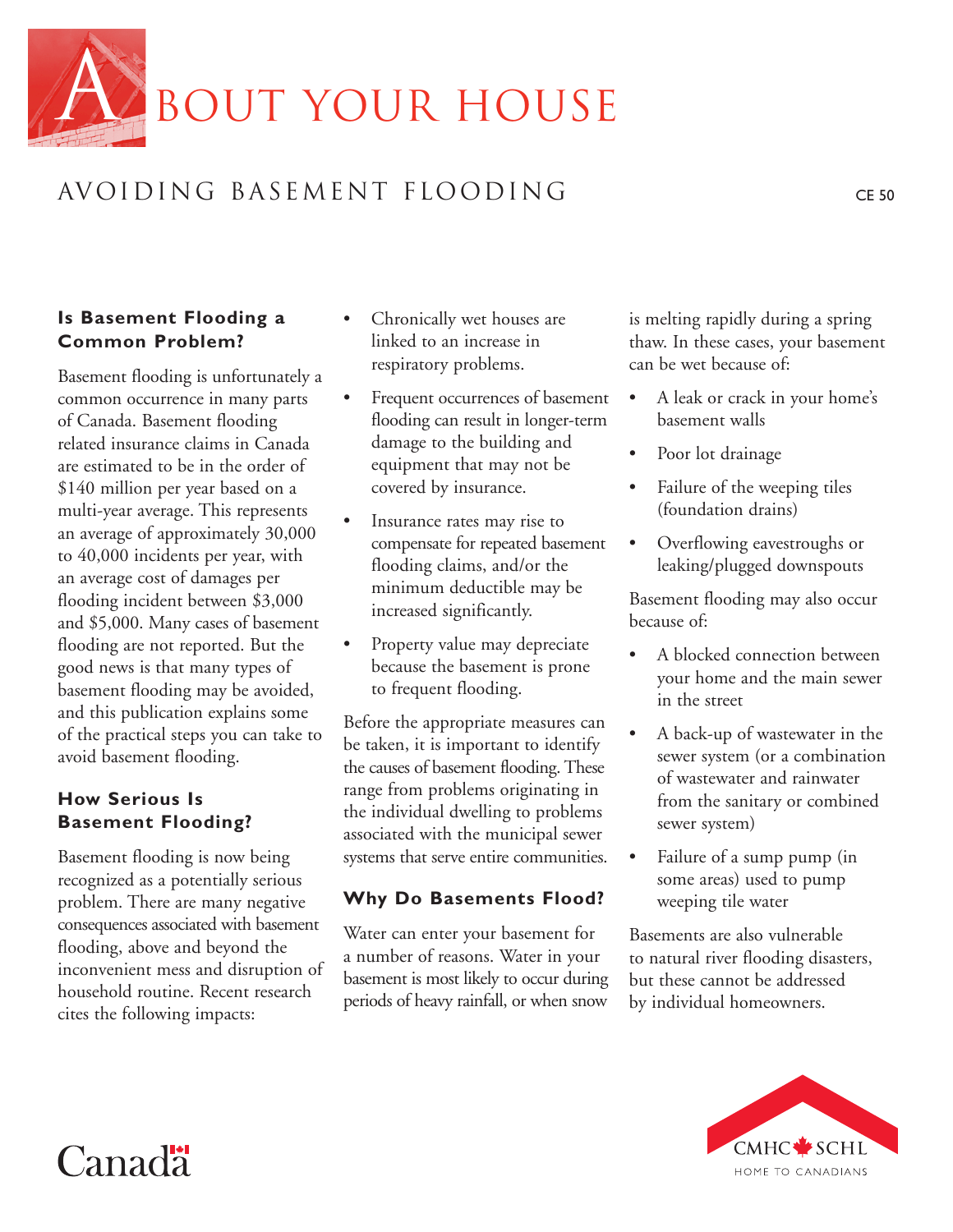

in rural areas and is prone to flooding when the sump pump fails. Combined sewer systems are found in older urban areas and tend to cause the most incidences of basement flooding when they backup during major storm events. Separated sewer systems are found in newer developments and tend to pose the least risk of basement flooding - sometimes tree roots or other blockage in the pipe that connects the building to the sanitary sewer may cause backup problems.

# **Flooding Basics**

Municipalities attempt to prevent flooding by maintaining the public sewer system. Homeowners with private sewage systems (septic tank and field bed) can appreciate the need for regular maintenance, but unforeseen or accidental problems can occur in any type of system. This is some municipal infrastructure terminology you should know.

#### **Sanitary Sewer**

A sanitary sewer is a pipe buried beneath the street that is designed to transport wastewater from your home. This consists of water from sanitary fixtures and floor drains inside your house, and in some areas includes groundwater from weeping tiles around the foundation of your home.

#### **Storm Sewer**

A storm sewer is a pipe buried beneath the street that is designed to carry storm-related water runoff. Storm sewers are normally much larger than sanitary sewers because they are designed to carry much larger amounts of flow.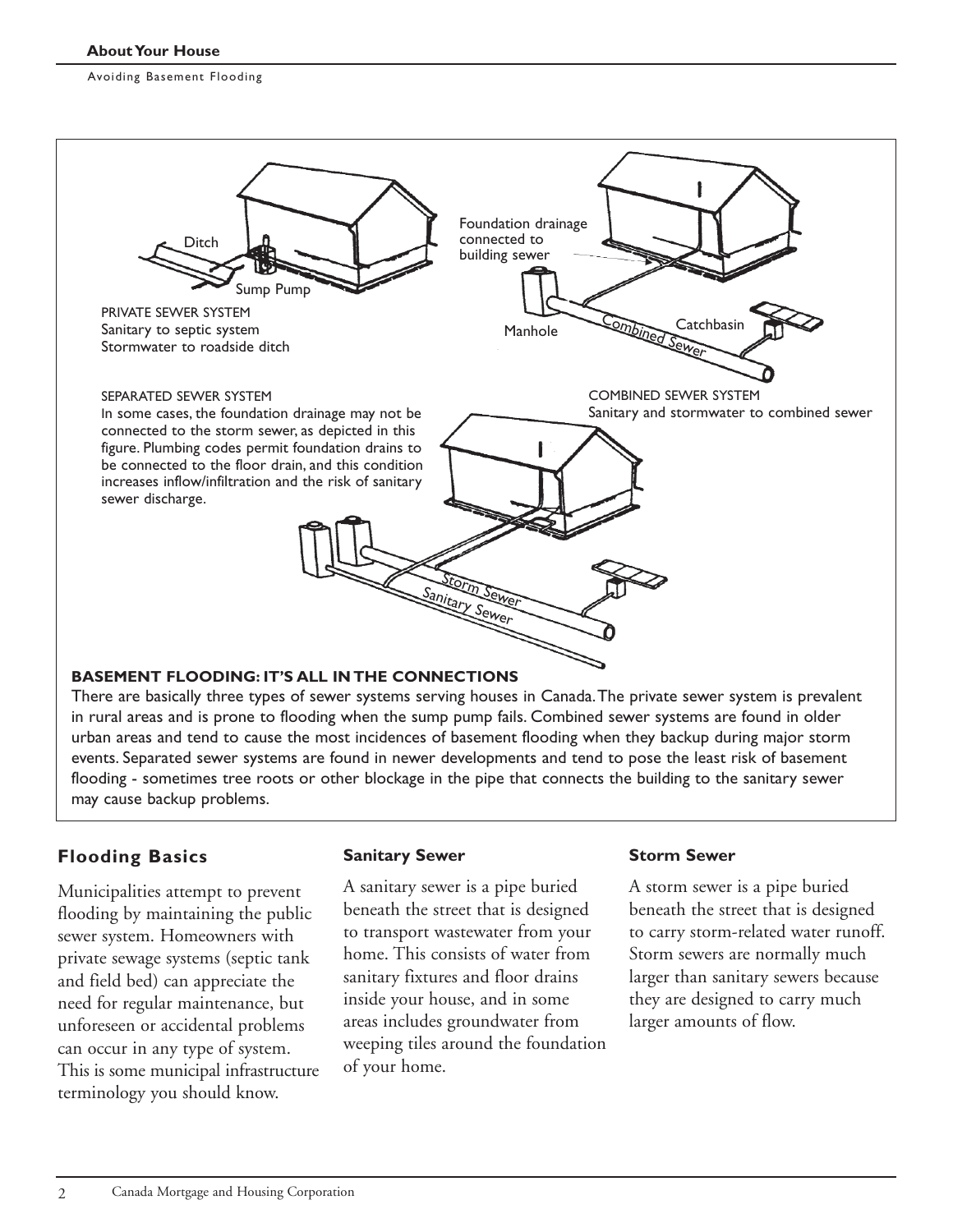#### **Sewer Backup**

Extra storm-related water (from sources other than wastewater and groundwater) should flow into the storm sewer or soak slowly into the ground without entering the sanitary sewer. If excess storm water does enter the sanitary sewer system, it can overload this kind of system.

When the sewers are overloaded, the water level in the system rises above normal design levels, and this condition is referred to as surcharge. Basement

flooding can occur if the home has sanitary fixtures or floor drains below the surcharged level.

# **Practical Measures to Avoid Basement Flooding**

Basement flooding problems are best diagnosed by working your way down from the eavestroughs and downspouts, to the lot and foundation drainage, and then to the plumbing system – both inside your home and beyond its connection to the municipal sewer system.

#### **Eavestroughs and Downspouts**

Water pours off your eavestroughs into downspouts. If the downspouts are dumping the water right beside your foundation, it drains directly to the weeping tile and can easily overload your home's drainage. Make sure downspouts extend at least 1.8 metres (6 feet) from your basement wall. Also, be sure the water does not drain toward your neighbour's basement walls. It should drain away from your house toward the street, rear yard, or back lane.



#### **BASEMENT FLOODING DUE TO COMBINED SEWER BACKUP**

During periods of heavy rainfall, or snowmelt, the municipal sewer system becomes overloaded and the surcharge backs up and floods basements through low plumbing connections. It is essential to properly clean up the flooded area after the flooding subsides because the sewage may contain numerous harmful bacteria and contaminants.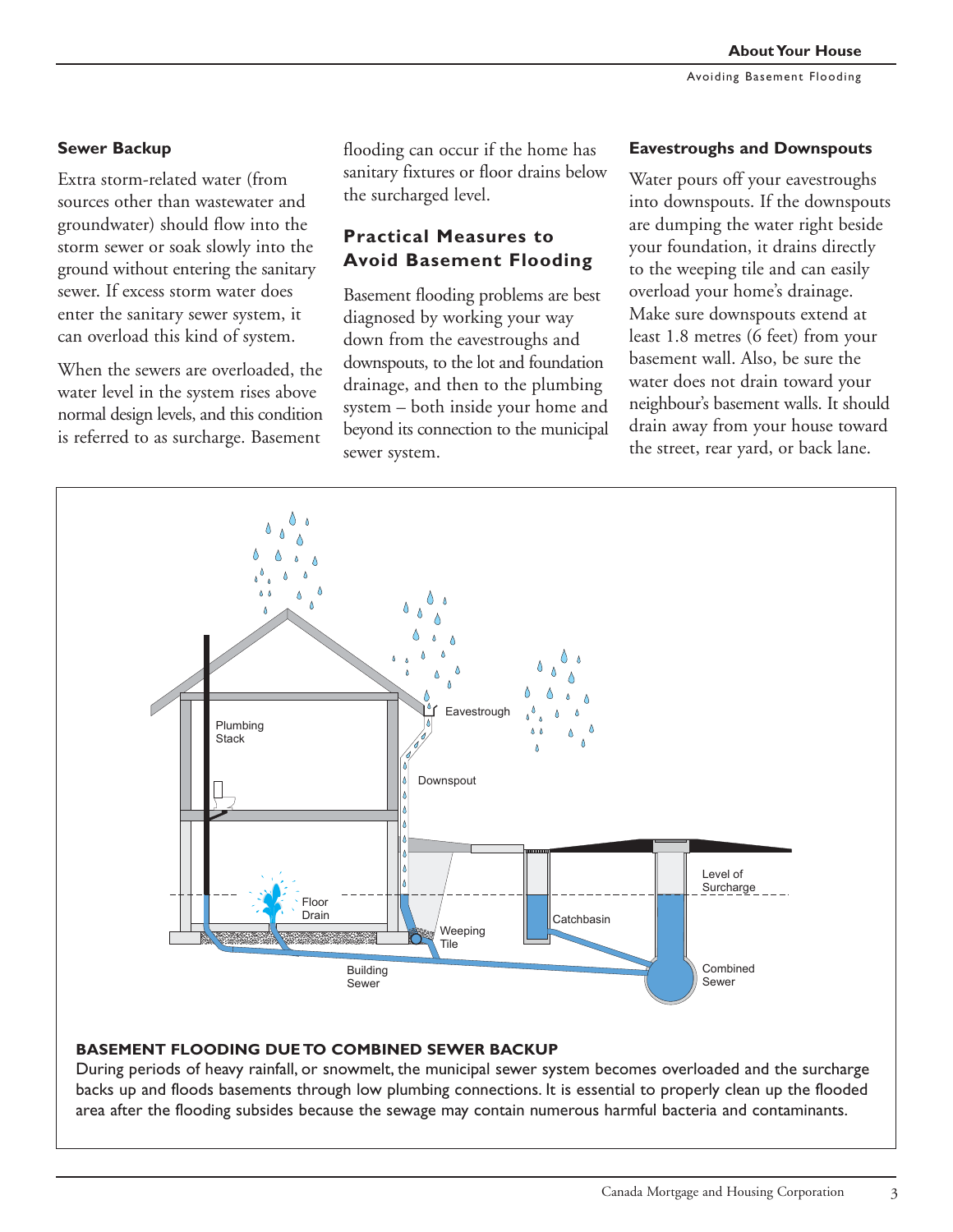

#### **GRADING AND PLANTING**

Gardens and plants may be accommodated within properly graded sites by ensuring that a continuous flow of surface water away from the building is maintained.The backfilled area immediately surrounding foundations (1.8 m or 6 ft) should not be planted. Instead, this perimeter should be made impervious to water penetration and sloped away. Plantings adjacent to this perimeter zone should have a sloped base below the root zone lined with a geotextile that will convey excess water away from the building and the plants.This approach reduces: 1) the need for plant watering; 2) the amount of water conveyed to the foundation drains; and 3) the cost of any future foundation maintenance or repair, as the plants do not have to be moved to access the below-grade foundation.

If your downspouts are connected to your home's sewer system, or weeping tile, disconnect them.

Clean debris from eavestroughs regularly. If they overflow even when clean, replace them with larger size eavestroughs and downspouts.

#### **Lot Grading**

4

If the land around your home slopes in toward the foundation, rainwater heads right for the weeping tile around the basement and can overload your foundation drainage system. The land around many homes settles over time, and then slopes in toward the foundation. If your lot slopes inward, you'll want to fill in and grade the lot so that, for at least 1.8 metres (6 feet) out from around the foundation, the land slopes away from your house.

Build up the ground around your house so that water drains away from your basement walls. Also, examine sidewalks, patios, decks and driveways. These can settle over time and cause water to drain back towards your basement walls.

Extend downspouts so that water flows away from your house and does not collect next to the basement walls and windows.

Proper drainage helps to:

- Reduce the amount of water flowing to your home's sewer system and to the main sewer system, and lessen the risk of sewer backup
- Reduce water seepage into your home through basement windows and cracks in your basement walls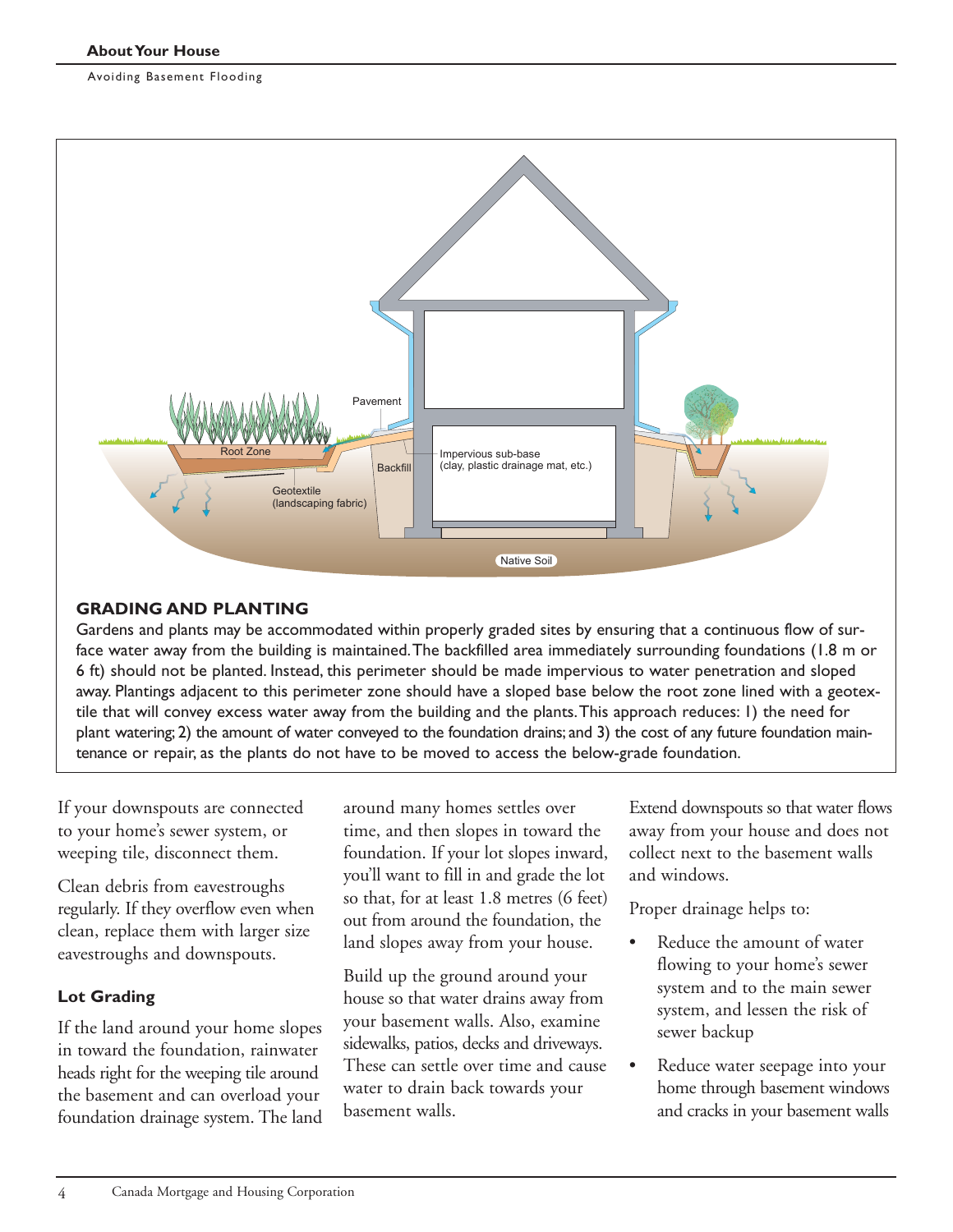- Keep the moisture content of the soil around and under your house stable to reduce the chances of cracking and shifting. If water collects next to your basement, it can make its way to the footings that support the basement walls. The increased moisture may cause the footings to heave or settle
- Extend the life of your sump pump by reducing the amount of work it has to do

Be sure that any drainage improvements you make do not cause water to flow onto your neighbour's property.

#### **Floodproofing Devices**

If your home drainage system or the neighbourhood's drainage system overloads, you may still be able to prevent rain water and sewage from backing up into your basement by installing one or more floodproofing devices, such as sump pumps or back flow valves. Each installation is unique and some devices (back flow valves) may require a plumbing permit. Check with your municipal office or a qualified plumber before you proceed with any installation.

#### **Sump Pit Drainage System**

A sump pit drainage system includes a sump pit, a sump pump, and a discharge pipe. The sump pit, set into the basement floor, collects water from the weeping tiles around your basement. The pump pushes the water outside your house through the discharge pipe.

Place your sump pump discharge pipe so that it:

- Drains somewhere onto your property where water can be absorbed, such as your lawn or flower bed
- Does not direct water onto neighbouring properties, lanes, sidewalks, or streets

#### **Sump Pit**

- Clean the pit each year after freeze-up. Weeping tile drainage may carry small amounts of soil, sand and debris into the pit from around your basement foundation.
- Some water may remain in the pit and cause a musty smell if it sits for a long time. If so, you can flush the pit by adding fresh

water until the pump removes the stale water.

#### **Sump Pump**

- Check and test your pump each spring before the rainy season begins, and before you leave your house for a long time. Pour water into the pit to trigger the pump to operate.
- Remove and thoroughly clean the pump at least once a year. Disconnect the pump from the power source before you handle or clean it.
- Check the pit every so often to ensure it is free of debris. Most pumps have a screen that covers



#### **TYPICAL SUMP PUMPS INSTALLATION**

In some cases, basement flooding is caused by an inadequate foundation drainage system. If the weeping tile is clogged it should be properly replaced, but often the problem is a sump pump with insufficient capacity, or a sump pit that is not deep enough to lower the water table below the foundation. Consult with your local municipal office or a qualified plumbing contractor to ensure that your sump pit and sump pump are correctly sized.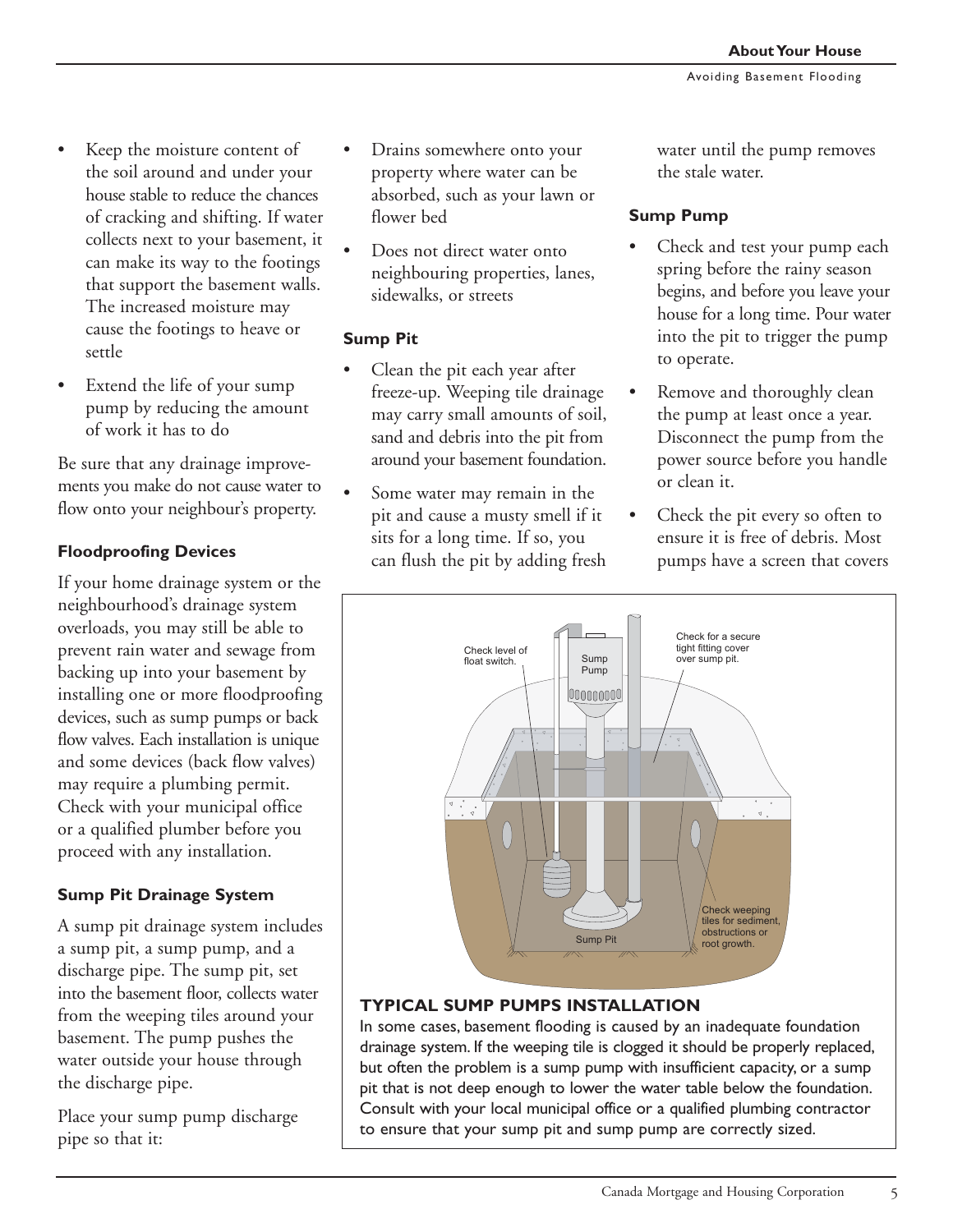the water intake. You must keep this screen clean.

#### **Sump Pump Discharge Pipe**

- Check the place where the discharge pipe leaves the house. If the pipe is discharging right against the basement wall, the water will drain down into the weeping tiles and continue to recycle through the system.
- Check the discharge point regularly to make sure that nothing is blocking the flow.

If your pump runs frequently in the winter, and the resulting ice is causing hazardous conditions on the lawn and sidewalks, call your municipal office.

#### **Backwater Valve**

A backwater valve is a device that prevents sewage in an overloaded main sewer line from backing up into your basement. The valve automatically closes if sewage backs up from the main sewer. A properly installed backwater valve must be placed so that sewage backup will be stopped and not come out through other outlets in your basement, such as sinks, toilets, showers, and laundry tubs.

- Make sure that you can get at the valve at all times
- Check the valve regularly and remove any material that may prevent the valve from operating properly



a sump pump and a back flow valve.This type of installation must normally be approved by the municipality and it is recommended to have the work performed by a qualified plumbing contractor.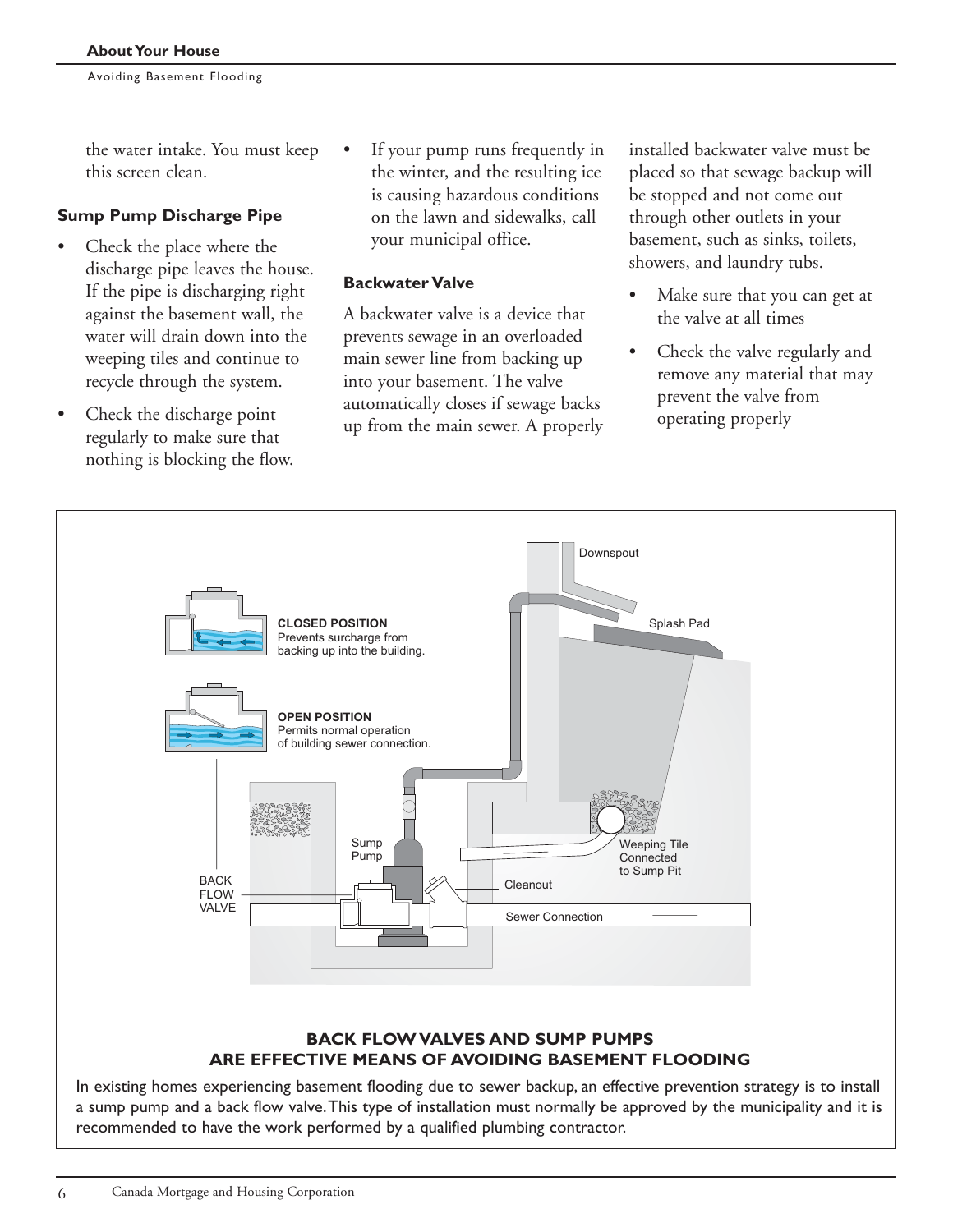You will normally require a permit and inspection to install a backwater valve and sump pit. Since part of the basement floor will be dug up and since proper placement of these items is important, we recommend that you use a qualified plumbing contractor.

#### **Plumbing Fixture Maintenance**

Have a qualified plumber inspect all floodproofing devices and plumbing fixtures (i.e. sump pumps, backwater valves, floor drains, etc.) regularly to ensure proper operation. Check the operating instructions for more detailed information and safety guidelines, or ask your plumber to explain the details of your system to you.

# **Additional Protection Measures**

There are also several additional flood protection measures that may be considered.

#### **Backup Sump Pump**

Severe storms are often accompanied by power blackouts. A battery powered backup sump pump may be a prudent investment. Most pumps are made to fit in beside the main sump pump and also have an audible alarm that warns the main pump has failed so that you can attend to its repair or replacement. There are also water powered backup sump pumps available that run by water flowing through the pump impeller.

#### **Basement Finishes and Furnishings**

In the event a risk of basement flooding is still possible, it is advisable to install impermeable floor and wall finishes, such as ceramic tile, to lessen damage and make cleanup easier. Make sure basement furniture has legs that keep the furniture fabrics above any accumulated flood water. Area rugs are a good alternative to full broadloom as these can be removed and properly cleaned in the event of flood damage.

#### **Insurance – Just In Case**

Insurance that fully covers basement flooding damage is an important means of financial protection to homeowners.

Most policies include or can include coverage for damage caused by sewer back-up. Make sure your policy includes sewer back-up insurance.

Check regularly with your insurance agent or broker to ensure you have appropriate and adequate insurance coverage, including any extensions in coverage that may be available, which were not previously attached.

Keep a detailed inventory of your residence. It will be invaluable in the event of loss.

Make sure your insurance policies and related records are in a safe location and easily available after an emergency or disaster event.

#### **Sources of Information**

Additional sources of information related to basement flooding are listed below. Always check with your local municipality or plumbing inspection department for the latest information on basement flood protection.

#### **CMHC Web Sites**

*Alternative Stormwater Management Practices for Residential Projects* **http://www.cmhc-schl.gc.ca/en/ imquaf/himu/wacon/wacon\_031 \_index.cfm**

#### **Associations**

Sump and Sewage Pump Manufacturers Association **http://www.sspma.org**/

#### **Acknowledgements**

CMHC wishes to acknowledge the contributions of numerous Canadian municipalities to this publication. All of their public information bulletins were consulted during the development of this publication. Their assistance and cooperation are greatly appreciated.